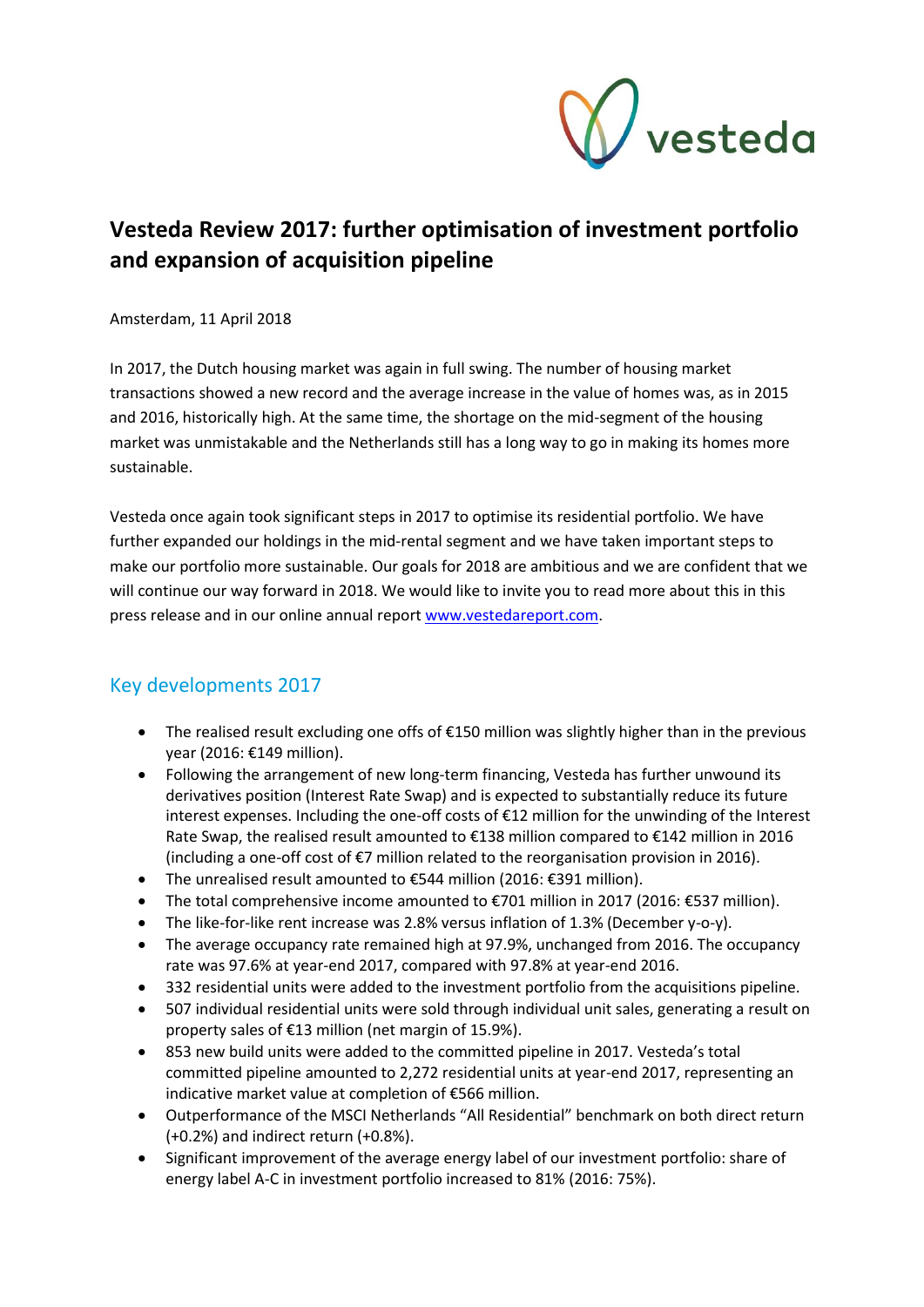

- GRESB Green Star rating with four out of five stars (2016: three out of five stars).
- Implementation of new organisational structure and relocation to new head office in Amsterdam (De Boel).

# Key developments after the balance sheet date

• In Q1 2018, Vesteda has optimised the conditions of its revolving credit facility by closing an 'Amend and Extend' transaction. Besides an increase of the facility size with €100 million to €700 million, the revised terms include extension of the maturity until 2023, addition of two further extension options, lower pricing and expansion of its bank group. With this transaction, Vesteda made optimal use of its strong credit profile and the currently favourable condition in the bank lending market.

# Key figures 2017

| Income (in € million)                                         | <b>FY 2017</b> | FY 2016 |
|---------------------------------------------------------------|----------------|---------|
| Theoretical rent                                              | 254            | 248     |
| Loss of rent                                                  | (7)            | (6)     |
| <b>Gross rental income</b>                                    | 247            | 242     |
| Service charges income                                        | 10             | 10      |
| <b>Revenues</b>                                               | 257            | 252     |
| Property operating expenses (excluding service charges)       | (57)           | (55)    |
| Service charges                                               | (16)           | (15)    |
| <b>Net rental income</b>                                      | 184            | 182     |
| Result on projects in progress                                |                | 1       |
| Result on property sales                                      | 13             | 14      |
| Management expenses                                           | (16)           | (22)    |
| Interest expenses (including amortisation of financing costs) | (31)           | (33)    |
| Unwind transaction derivatives                                | (12)           |         |
| <b>Realised result before tax</b>                             | 138            | 142     |
| <b>Unrealised result</b>                                      | 544            | 391     |
| <b>Result before tax</b>                                      | 682            | 533     |
| Tax                                                           |                |         |
| <b>Result after tax</b>                                       | 682            | 533     |
| Revaluation of Property Plant and Equipment (PPE)             | 1              |         |
| Unwind transaction derivatives                                | 12             |         |
| <b>Revaluation of derivatives</b>                             | 6              | 4       |
| <b>Total comprehensive income</b>                             | 701            | 537     |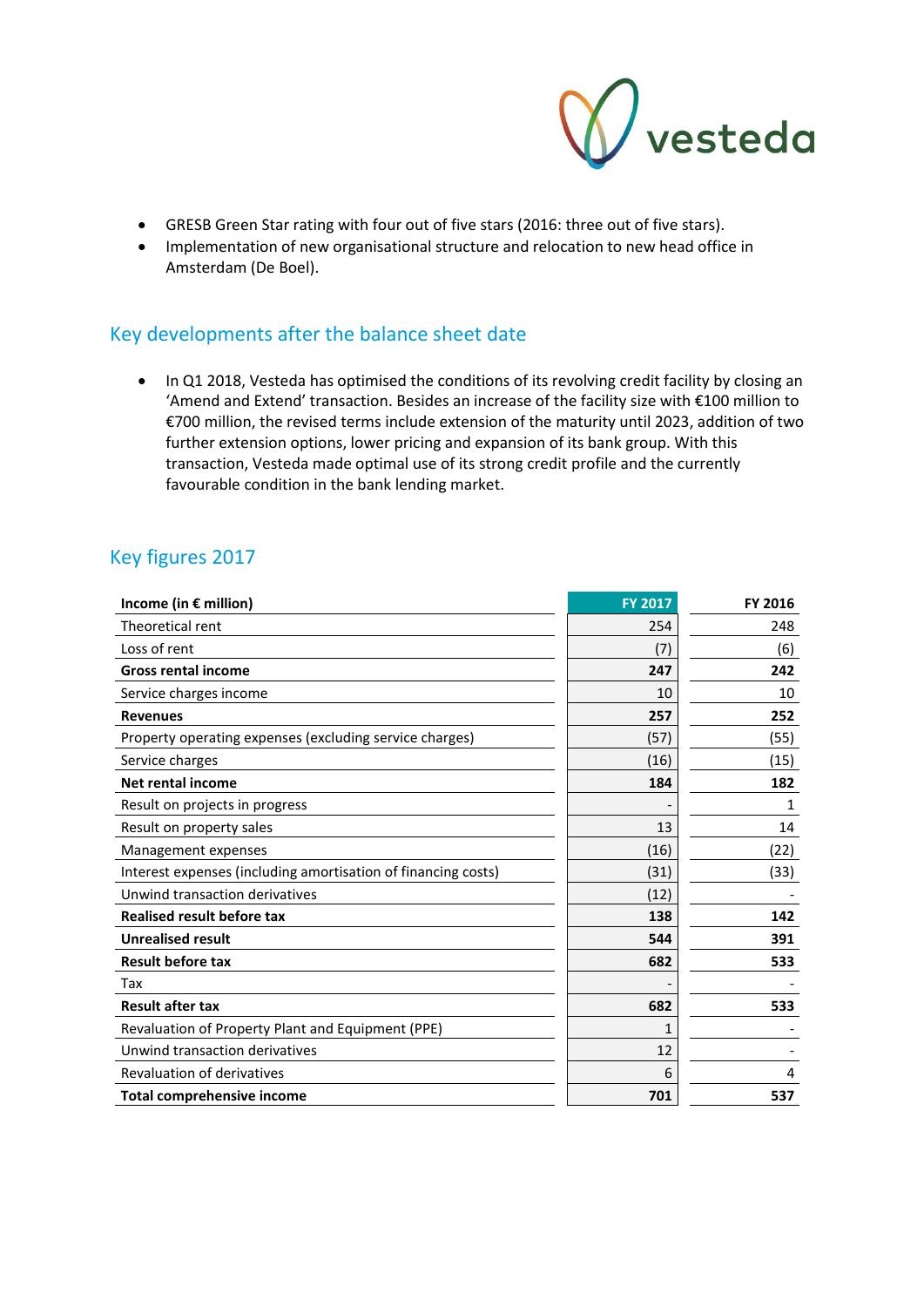

|                                                         | 31 December | 31 December |
|---------------------------------------------------------|-------------|-------------|
| Statement of financial position (in $\epsilon$ million) | 2017        | 2016        |
| Total assets                                            | 5,084       | 4,375       |
| Equity                                                  | 3,819       | 3,045       |
| Debt capital                                            | 1,177       | 1,237       |
| Leverage ratio (in %)                                   | 23.2        | 28.3        |
|                                                         |             |             |

| Return on Equity (in % of opening equity)  | <b>FY 2017</b> | FY 2016 |
|--------------------------------------------|----------------|---------|
| <b>Realised return</b>                     | 4.5            | 5.4     |
| return from letting                        | 4.5            | 4.9     |
| return from property sales                 | 0.4            | 0.5     |
| return from unwind transaction derivatives | (0.4)          | 0.0     |
| <b>Unrealised return</b>                   | 17.9           | 14.9    |
| Total return                               | 22.4           | 20.3    |
| Return from other comprehensive income     | 0.6            | 0.1     |
| Total comprehensive return                 | 23.0           | 20.4    |

## Message from Vesteda Managing Board

#### Residential market very dynamic in 2017

Last year was once again an extremely good year for investors in the Dutch residential real estate market. This was thanks to a strong economy, confidence in the residential market and low mortgage interest rates. As in 2016, the value growth in Vesteda's portfolio was significantly higher than the long-term average. Largely thanks to the strong market development, the value of our portfolio increased by 13.6% to €4.8 billion in 2017. This strong increase in value took the average value of the homes in our portfolio back to levels last seen in 2007, just before the start of the financial crisis. The demand for rental homes also remained very strong last year. As a result, we maintained our relatively high occupancy rate, in line with the trend seen over the past few years. The realised result excluding one-offs was slightly higher than in 2016, while the realised return declined as a result of the sharp increase in the value of our portfolio.

#### Serious housing shortage in the mid-segment

The number of liberalised sector rental homes is much smaller than the number of owner occupier homes and regulated (social) sector rental homes. This situation is the result of 50 years of government policies and incentives aimed at the owner occupier and government-regulated social rental sectors. On top of this, the demand for liberalised sector rental homes has also increased due to demographic trends such as the ageing of the population, an increase in the number of one and two-person households, ongoing urbanisation and increasing mobility on the labour market. The country's 1.5 million middle-income households are therefore increasingly dependent on the liberalised rental sector. A very significant challenge for the years ahead will be to find a sustainable balance between supply and demand on the Dutch residential market. The huge demand we are now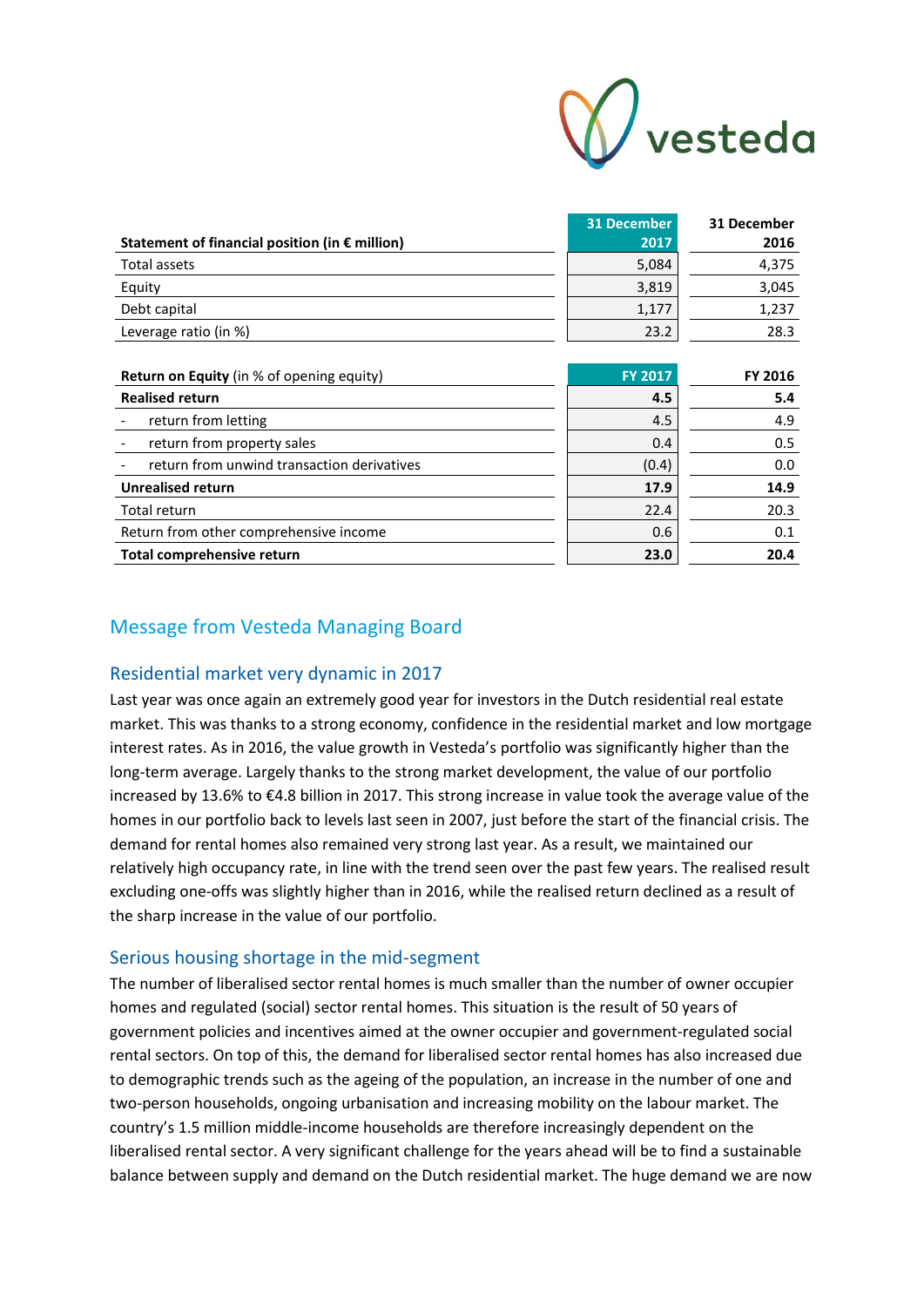

seeing does seem to have short-term benefits for residential investors, but in the long term this trend carries the risk of a stagnating market. The sector will have to take measures quickly to help keep the market active. If the sector fails to take these measures in time, there is a danger of an uptick in government-driven legislation. We have to work together as a sector and do everything we can to realise more homes in the mid-rental segment. Only if we do so we will be able to offer suitable homes to this very large group of middle-income households, who constitute a major bastion of our society.

### 2017: Continued optimisation of our residential portfolio and services

In 2017, we recorded major progress in the continuing optimisation of our portfolio, by means of targeted acquisitions, the sale of assets and investments. Last year, we added 853 homes to our acquisition pipeline. At end-December 2017, our acquisition pipeline stood at 2,272 residential properties. Virtually all of these homes are located in and around the largest Dutch cities and in the scarce mid-rental segment and they will all be added to our portfolio in the years ahead.

We also improved our homes thanks to a range of energy-saving measures, increasing the percentage of homes assigned a green energy label (A, B or C) to 81% at year-end 2017, from 75% a year earlier. This puts us well on track to achieve our target to have at least 80% of our homes assigned a green energy label and a maximum of 20% of our homes with energy label D before the end of 2020.

Last year, we also centralised our three head offices in a single office adjacent to Amsterdam's Zuidas business district. Having all the various disciplines under one roof will enable us to further improve reciprocal cooperation and the services to our tenants.

### CSSR rooted more deeply in the organisation

In 2017, Vesteda took a number of major steps in the field of Corporate Sustainability and Social Responsibility (CSSR) and we once again improved our performance on the sustainability front. We have further increased awareness and engagement and taken additional steps in the professionalisation of our reporting on our CSSR related activities and the progress we have made. The extra attention we have devoted to sustainability also had a positive impact on our total Global Real Estate Sustainability Benchmark (GRESB) score, which climbed to 76 points in 2017, up from 67 points a year earlier. Thanks to this, we were rated Green Star with four stars out of a maximum of five.

### Feel at home: On our way forward

Our mission is to make sure that all our stakeholders feel at home with us. That is especially true for our tenants, the investors who invest in our fund and our employees. We have set ambitious targets for 2018. This year, we face a number of major challenges, including our continuing efforts to increase the sustainability of our portfolio and the roll-out and implementation of our new ERP system. We will continue full steam ahead with our ongoing efforts to optimise our portfolio and our